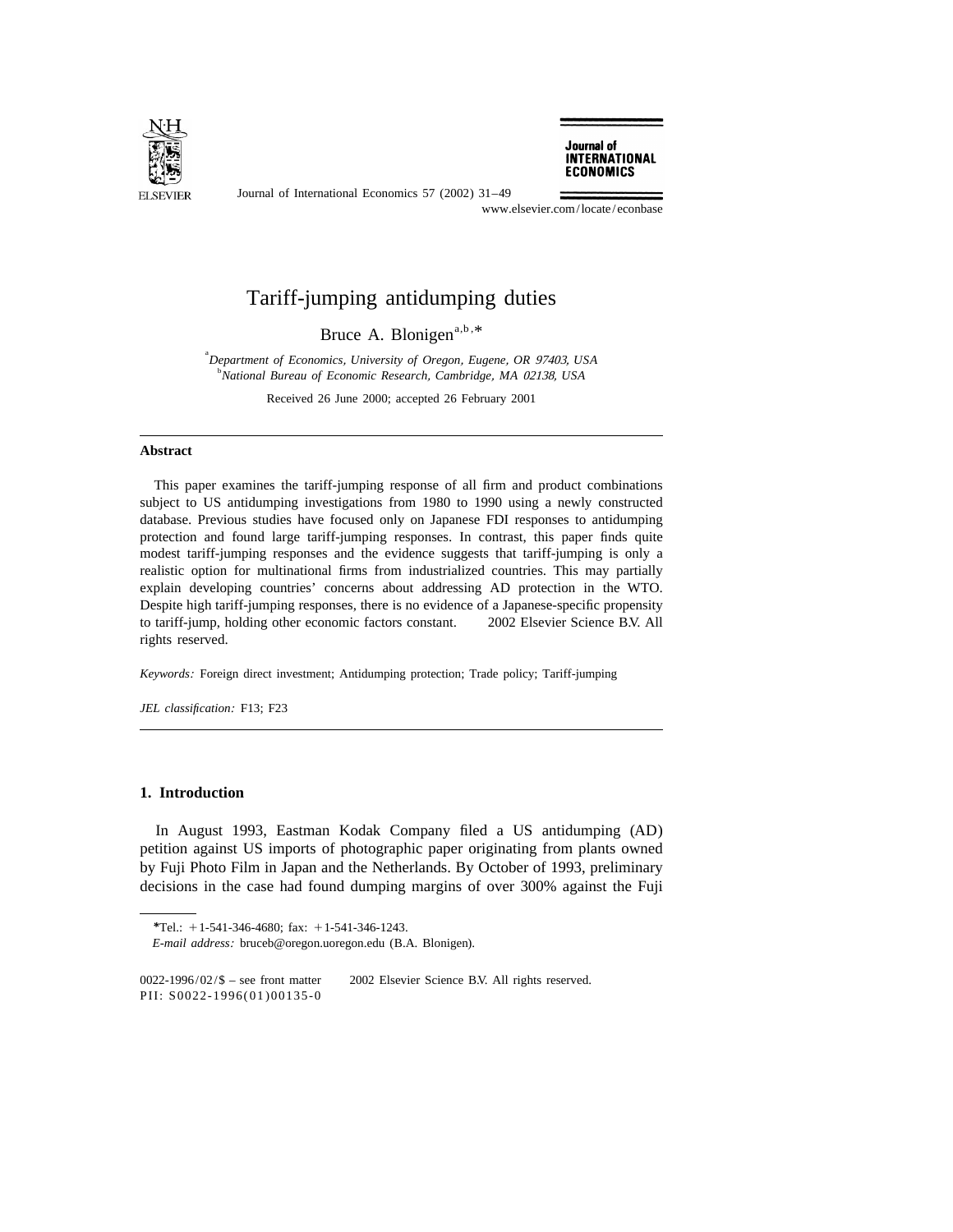plants and ruled that the imports were injuring the domestic industry. While this led to an ensuing suspension agreement that led to substantially lower imports for a brief period, Fuji soon located a photographic paper manufacturing plant to the United States that was operational by March 1996. As reported by Komuro (1998), less than a year after its US plant opening, Fuji's share of the US photographic paper market had surpassed the market share Fuji had enjoyed before the US AD petition was filed by Kodak.

The above is an example of foreign direct investment (FDI) motivated by avoiding a trade protection barrier, or more commonly, tariff-jumping FDI. The phenomenon is important because it likely increases the competition between the foreign and domestic firms, thereby reducing, eliminating, or (in the case above) reversing the positive impact of the initial trade policy on the protected domestic firms. In turn, domestic consumers gain from increased competition, while the government loses direct revenue in the case of a tariff. Recent theoretical papers have broadened the issues connected with tariff-jumping FDI by considering models where the government and/or firms act strategically in the determination of trade policy when tariff-jumping FDI is possible.<sup>1</sup>

Tariff-jumping FDI connected with AD protection presents a number of interesting issues that are not present with other standard forms of trade protection because of how AD duties are determined and potentially changed over time. As in the Kodak–Fuji case above, AD duties are often quite high, averaging almost 34% (median of 20%) for all firms receiving US AD duties from 1980 through 1990. Unlike many other forms of trade protection, these duties are not determined by government and industry negotiations, but by technical calculations of the difference between the US price of the imports and a definition of 'fair' or 'normal' value. Thus, there is no indication that the government is acting strategically in the sense of setting a tariff that affords maximum protection to the domestic industry without inducing tariff-jumping, as in the theoretical model presented by Ellingsen and Warneryd (1999). Finally, AD duties are not fixed, but are recalculated by the US Department of Commerce (USDOC) over time as dumping behavior changes in what are called administrative reviews. These reviews allow firms to stop dumping and obtain refunds of AD duties subsequent to the case, which could provide a much lower incentive to tariff-jump. However, the USDOC often employs certain methods that lead to much higher AD duty calculations in reviews when the USDOC rules the foreign firm is not fully

<sup>&</sup>lt;sup>1</sup>A number of papers, including Brander and Spencer (1987), Levinsohn (1989), Haaland and Wooton (1998) and Ellingsen and Warneryd (1999) focus on a government's optimal trade protection policy when tariff-jumping FDI is possible. In contrast, Smith (1987), Motta (1992) and Flam (1994) highlight various equilibria that may arise in a game where both the trade-policy-setting government and foreign firm are acting strategically. Finally, Blonigen and Ohno (1998) examine a setting where two exporting firms with different costs of tariff-jumping FDI act strategically when facing possible protection in their common export market.